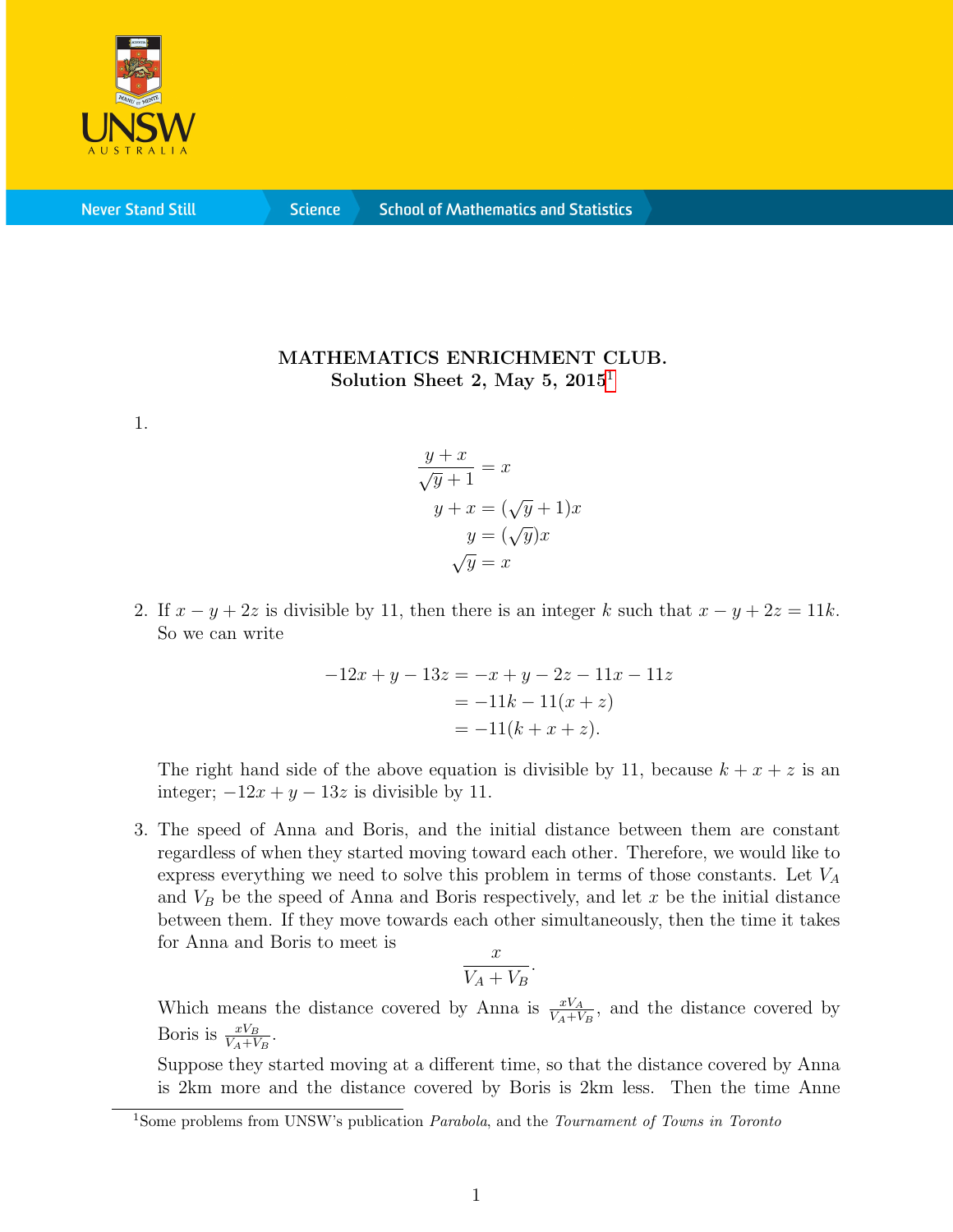spend moving is  $\frac{1}{V_A}$  $\int \frac{xV_A}{\sqrt{2}}$  $\frac{xV_A}{V_A+V_B}+2$ . Similar Boris spend  $\frac{1}{V_B}$  $\int \frac{xV_A}{\sqrt{2}}$  $\frac{xV_A}{V_A+V_B}-2$  moving. But we already know the difference in timing is  $\frac{1}{2}$  hour, therefore

$$
\frac{1}{V_A} \left( \frac{xV_A}{V_A + V_B} + 2 \right) - \frac{1}{V_B} \left( \frac{xV_B}{V_A + V_B} - 2 \right) = \frac{1}{2},
$$

or simplifying to get  $\frac{1}{V_A} + \frac{1}{V_H}$  $\frac{1}{V_B}=\frac{1}{4}$  $\frac{1}{4}$ . This expression is symmetric, so if we switch the starting time condition between Anna and Boris, then Anna would cover 2km less and Boris 2km more;  $d = 2$ .

4. Using the notation | · | to mean the perimeter of a triangle or length of a line. Let the point of intersection between the diagonals DB and AC be O.



- (a) Since ABDC is a square, the diagonal BD bisects  $\angle ABC$  so that  $\angle XBP = 45^\circ$ , also the diagonals BD and AC intersections at right angles so that  $\angle BOC = 90^\circ$ . Furthermore,  $\angle COB = \angle PXB$  because XP and CO are parallel. So we have  $\angle PXB = \angle BOC = 90^\circ$ , which implies  $\angle BPX = 180^\circ - 90^\circ - 45^\circ = 45^\circ =$  $\angle XBP$ ; the triangle  $PXB$  is isosceles with  $|XB| = |XP|$ .
- (b) Let  $|AB| = a$  and  $|OB| = b$ , then the perimeter of ABD is  $2a + 2b$ , so we want to show that the perimeter of  $|APQ| \leq 2a + 2b$ . Draw a line to connect the points A and X, and let the intersection of  $PQ$  and  $AC$  be N. We are given that  $|PC| = |QC|$ , from this we can work out that the triangles APN and AQN are similar. This implies that N is the midpoint of  $PQ$  and  $|AP| = |AQ|$ . Hence,  $|APQ| = 2|NP| + 2|AP|$ . Furthermore,  $OXPN$  is a parallelogram, thus  $|NP| = |OX|$  which implies

$$
|APQ| = 2|NP| + 2|AP|
$$
  
= 2|OX| + 2|AP|  
= 2b - 2|XB| + 2|AP|.

Next we work with the side  $AP$  to get an upper bound for it. To do this, consider the triangle  $(XP)$ . The sum of two sides of any triangle is greater than the other side (you may want to think about why this is always true), so  $|AP| \leq$  $|XP| + |AX| = |XB| + |AX|$ , where the second equality on this expression is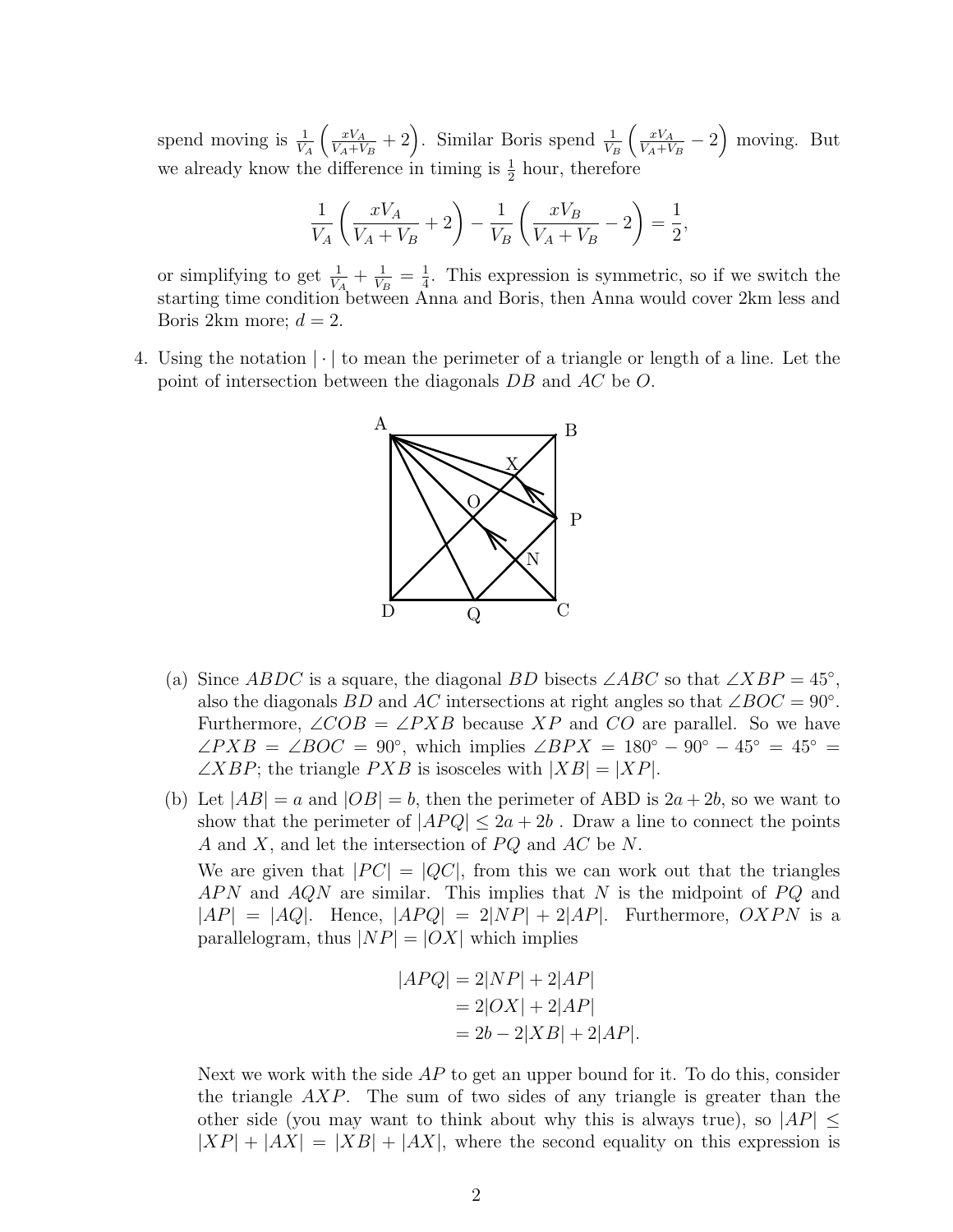due to PXB being is isosceles. Also,  $|AX| \le |AB| = a$  because the side AB is opposite to the largest angle in the triangle  $ABX$ , from all of this we conclude:

$$
|APQ| = 2b - 2|XB| + 2|AP|
$$
  
\n
$$
\leq 2b - 2|XB| + 2|XB| + 2|AX|
$$
  
\n
$$
\leq 2b + 2a
$$

5. Let x be the four digit number we are trying to find. Then  $x^2 - x = x(x - 1)$  is a number ending in 0000; that is  $x(x-1)$  is divisible by 10000 =  $2^45^4$ . One of  $x-1$  or x is divisible by  $2^4$  and the *other* by  $5^4$ . If x or  $x-1$  is divisible by  $5^4$ , then it is an odd multiple of  $5^4 = 625$ , so x or  $x - 1$  must be one of

```
625, 1875, 3125, 4375, 5625, 6875, 8125, 9375.
```
We add or subtract 1 from the above list to find out which of the *other* number is divisible by 16. The two possibilities are  $x - 1 = 624$  and  $x = 9376$ , we discard the first solution because it is not a proper four digit number.

6. Begin by assigning letters to each of the cells in the  $3 \times 3$  grid.

| $\it a$ |    |   |
|---------|----|---|
|         | ٣  |   |
|         | h, | ı |

Although we do not know the individual value of each letter we do know that each of the digits 1 through 9 is assigned to the letters in some order. Let  $T$  be the total by adding each row, column or diagonal, e.g  $T = a + b + c$ . Then by adding all three rows, we get the number 3T. Note this is the same as adding every cell.

$$
a+b+c+d+e+f+g+h+i = 1+2+...+9 = 45 = 3T,
$$

so  $T = 15$ . Suppose instead we add every row, column or diagonal that involves the middle cell, then

$$
(a + e + i) + (d + e + f) + (g + e + c) + (b + e + h) = 4T
$$
  

$$
(a + b + c + d + e + f + g + h + i) + 3e45 + 3e = 60
$$
  

$$
45 + 3e = 60
$$
  

$$
e = 5.
$$

Hence we know that  $T = 15$  and the middle cell must be 5. So in order for each line to have the same total of 15 it will be necessary for the cells either side of the central cell to be of the form  $5x$  and  $5 + x$ .

| $5 + x$                     | $5-x-y$ | $5 + y$ |
|-----------------------------|---------|---------|
| $5-x+y$                     |         | $5+x-y$ |
| $\overline{u}-\overline{u}$ | $5+x+y$ | $5-x$   |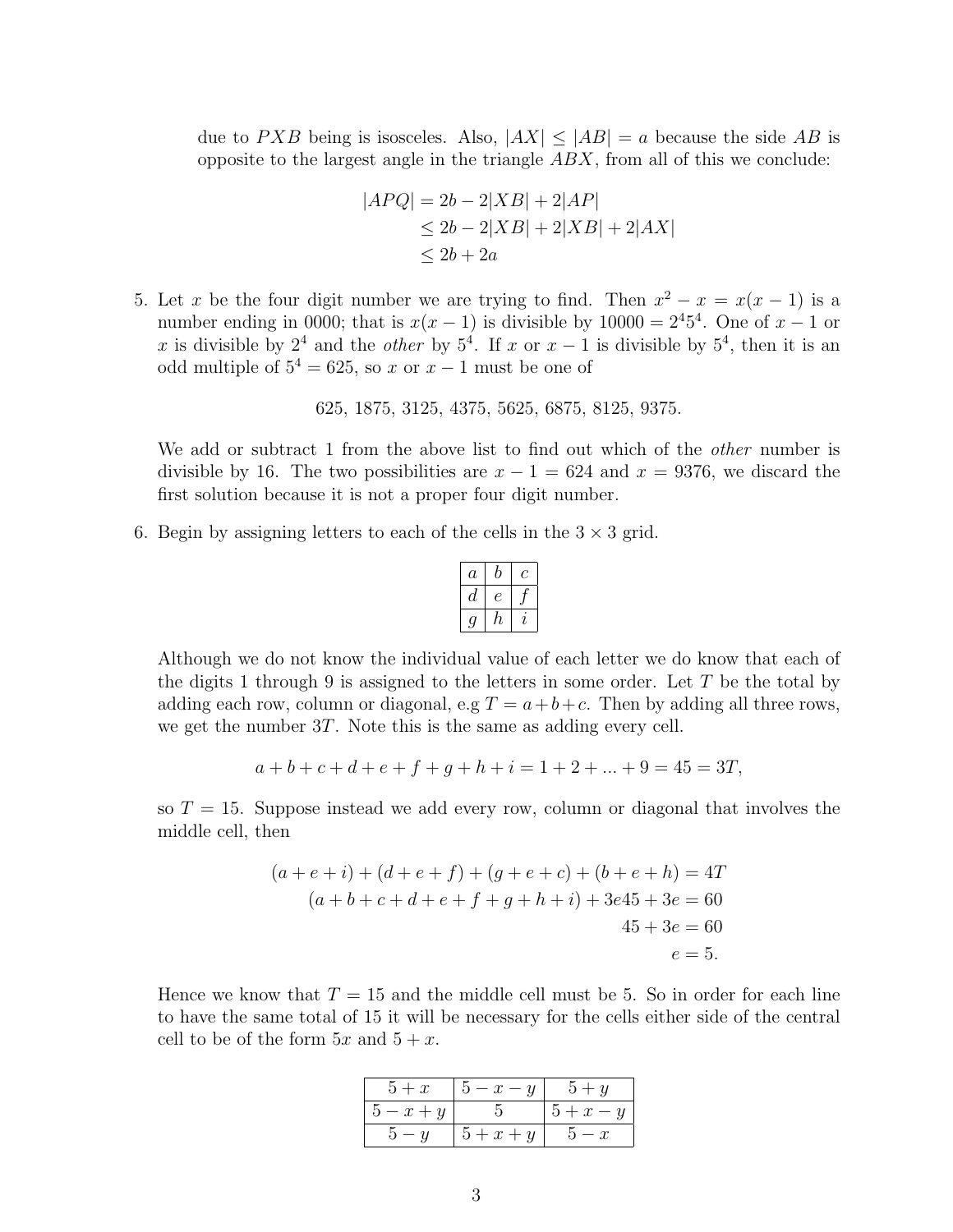The cell with greatest value is  $5 + x + y = 9$ , hence  $x + y = 4$ . Also  $x \neq y$ , otherwise the cells  $5 + y$  and  $5 + x$  would have the same number in them; Finally  $x, y > 0$  to avoid the cells  $x + 5$  and  $x - 5$  being the same.

Because  $x \neq y$ , we can assume without loss that  $x < y$ , and since  $x + y = 4$ , we conclude that  $x = 1$  and  $y = 3$ . Substituting these values into the grid above we obtain the solution given in the problem and hence prove that this solution is unique.

## Senior Questions

There was a few typos in the first two equations...

1. Write

$$
P_3(x) = a_0 + a_1 x^1 + a_2 x^2 + a_3 x^3
$$
  
\n
$$
Q_2(x) = b_0 + b_1 x^1 + b_2 x^2
$$
  
\n
$$
R_3(x) = c_0 + c_1 x^1 + c_2 x^2 + c_3 x^3.
$$

(a)  $P_3(x) \times Q_2(x) = a_0b_0 + (a_0b_1 + a_1b_0)x^1 + \ldots + (a_3b_2)x^5$ , so  $P_3(x) \times Q_2(x) + R_3(x) = (a_0b_0 + c_0) + (a_0b_1 + a_1b_0)x^1 + \ldots + (a_3b_2)x^5 + c_3x^6,$ 

which is a polynomial of degree 6.

(b) The question should be  $P_3(Q_2)$ √  $\overline{x}$ ), then

$$
P_3(Q_2(\sqrt{x})) = P_3(b_0 + b_1\sqrt{x} + b_2x)
$$
  
=  $a_0 + a_1(b_0 + b_1\sqrt{x} + b_2x)^1 + ... + a_3(b_0 + b_1\sqrt{x} + b_2x)^3$ 

which has degree 3.

2. The equality should be

$$
f^{(k)}(x) = P_{2k} \left(\frac{1}{x}\right) \exp\left(\frac{1}{x}\right),\,
$$

which holds for all  $k \geq 1$ . Note that by definition,  $P_k(x)$  means a polynomial of x of degree k, what the real numbers  $a_0, \ldots a_k$  are is unimportant for this equation. For  $k=1,$ 

$$
f^{(1)}(x) = \frac{d}{dx} \exp\left(\frac{1}{x}\right)
$$
  
=  $-\frac{1}{x^2} \exp\left(\frac{1}{x}\right) = P_2\left(\frac{1}{x}\right) \exp\left(\frac{1}{x}\right).$ 

Assuming the expression holds for  $k$ , then we want to show that

$$
f^{(k+1)}(x) = P_{2(k+1)}\left(\frac{1}{x}\right) \exp\left(\frac{1}{x}\right).
$$